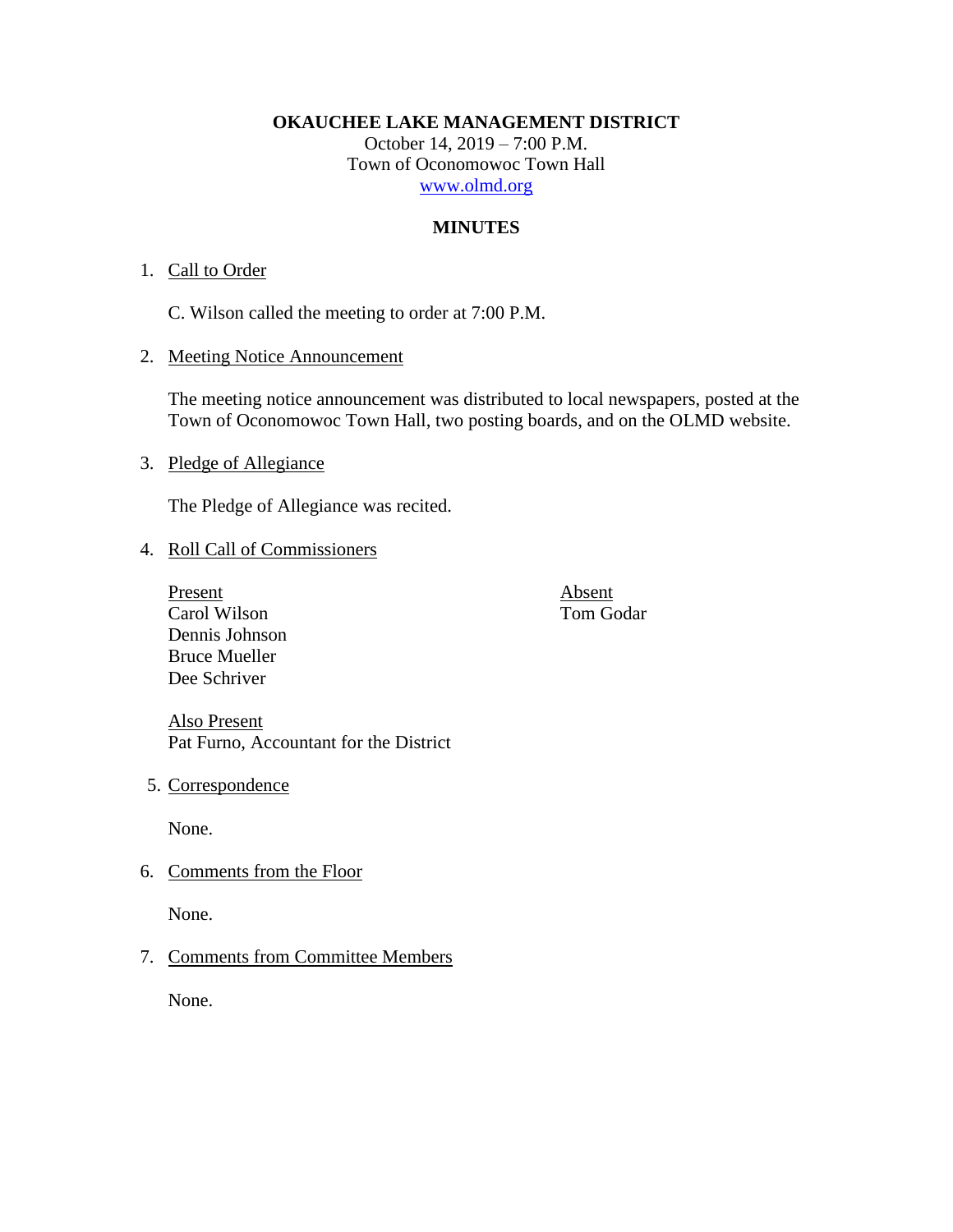Okauchee Lake Management District Meeting October 14, 2019 Page 2 of 4

## 8. Discuss & Act on Report of the Treasurer

P. Furno reported the following:

| Total Revenues:            | \$363,463.40 |
|----------------------------|--------------|
| <b>Total Expenditures:</b> | \$283,847.69 |
| Total:                     | \$79,615.71  |

**D. Johnson moved to accept the Report of the Treasurer as presented. B. Mueller seconded the motion. There was no further discussion. All were in favor. Motion carried unanimously.**

#### 9. Approve Checks & Vouchers

**D. Johnson moved to approve the bills to be paid for September, 2019. B. Mueller seconded the motion. There was no further discussion. All were in favor. Motion carried.**

**D. Johnson moved to approve the bills to be paid for October 14, 2019. B. Mueller seconded the motion. There was no further discussion. All were in favor. Motion carried.**

#### 10. Approve Minutes of the Previous Meetings

**B. Mueller moved to approve the August 12, 2019 meeting minutes as presented. D. Schriver seconded the motion. There was no further discussion. All were in favor. Motion carried.**

**D. Johnson moved to approve the August 26, 2019 Organizational Meeting minutes as presented. D. Schriver seconded the motion. There was no further discussion. All were in favor. Motion carried.**

#### 11**.** Aquatic Plant Management Report

a. Discuss & Act On Aquatic Plant Management Plan

D. Johnson explained equipment was being removed from service for the year. There were no major breakdowns or issues with the equipment during the cutting season. Residents appreciated the efforts of the crew. Weed pick-up would conclude on October 18, 2019.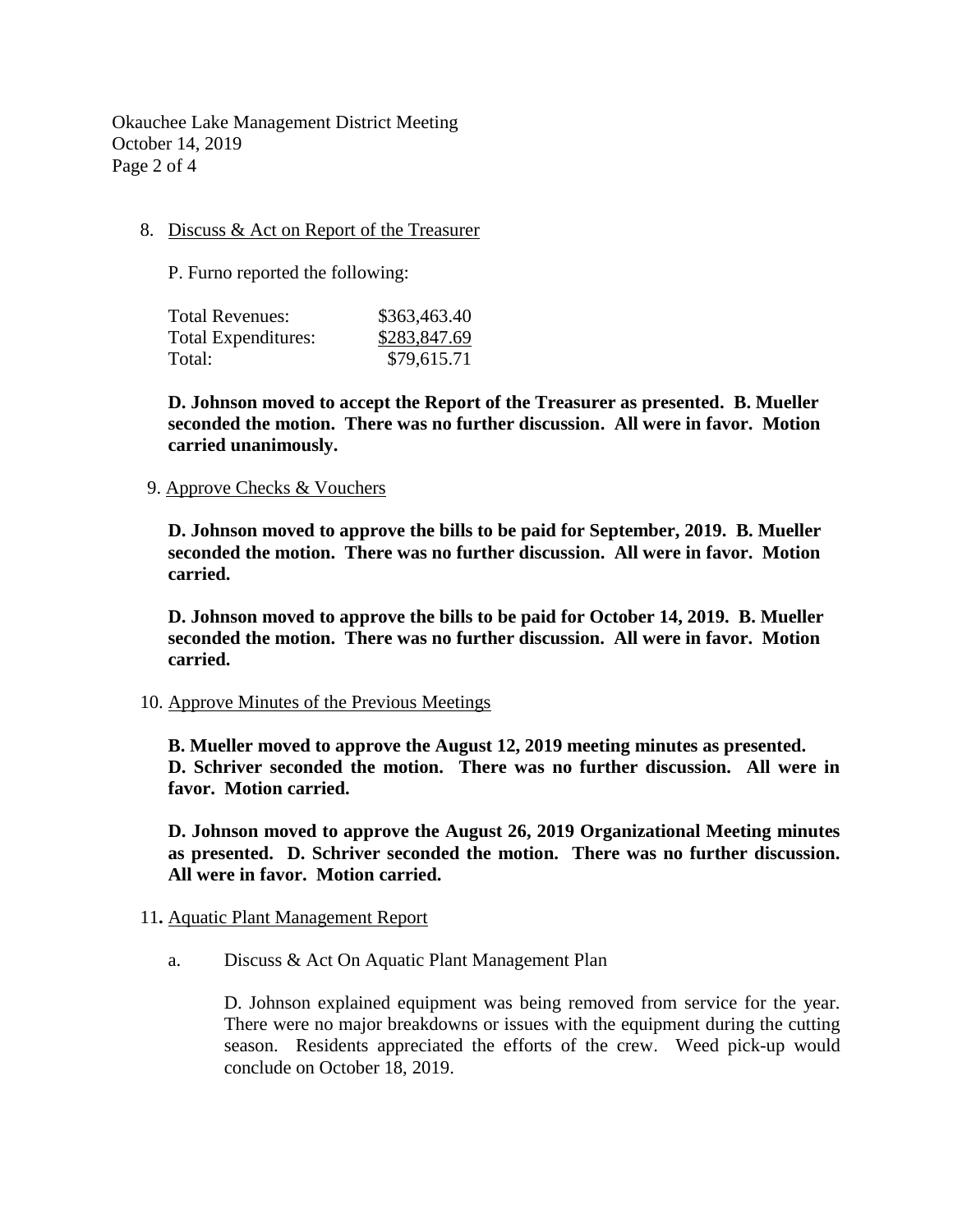Okauchee Lake Management District Meeting October 14, 2019 Page 3 of 4

> Discussions with DNR representatives regarding chemical treatment of lake weeds, including Starry Stonewort, had taken place since the last OLMD meeting. Written requests had been made of the DNR to allow chemical treatment of Starry Stonewort near the bridge and near the Golden Mast. Both treatments were denied. The denial for the bridge area was due to water depth. The Golden Mast area was denied because it was not considered a navigational problem at this time. In addition, a chemical treatment would stress the native Chara plants in those areas and would create bare spots that would then allow the Starry Stonewort plants to grow. The DNR would allow DASH (Diver Assisted Suction Harvesting) treatments at a cost of approximately \$25,000. Kathy Aron, of Aron & Associates, had provided information to DNR representatives on behalf of the OLMD that noted chemical treatments had succeeded in controlling the biomass growth of Starry Stonewort on Wind Lake, Green Lake and Long Lake in recent years.

> D. Schriver had attended the DNR Starry Stonewort Public Information Meeting on October 12, 2019 at the Town of Delafield Hall. The DNR presentation explained that several different treatments had been attempted in the lakes in Washington and Waukesha Counties with Starry Stonewort. Nothing had consistently worked in any lake and there was little conclusion on what to be done next for treatment options. Questions and concerns were conveyed at that meeting by several attendees with little resolution of concerns.

> Discussion ensued regarding whether treatment options would be beneficial at this time of year as the weeds were going dormant in the lake. Discussion also took place regarding a combination of efforts that might be able to be applied aggressively in the spring prior to the plants beginning the growth cycle. Efforts would continue through the winter months to reach out to other lake groups to work collaboratively to determine what could be done to proceed with treatment options of Starry Stonewort.

#### 12. Discuss & Act on Aquatic Plant Control Special Charge

P. Furno explained the 2020 Aquatic Plant Control Special Charge was \$273.59 compared to \$260.34 in 2019. No changes to the approved budget were required.

# **B. Mueller moved to approve the Aquatic Plant Control Special Charge of \$273.59. D. Schriver seconded the motion. There was no further discussion. All were in favor. Motion carried.**